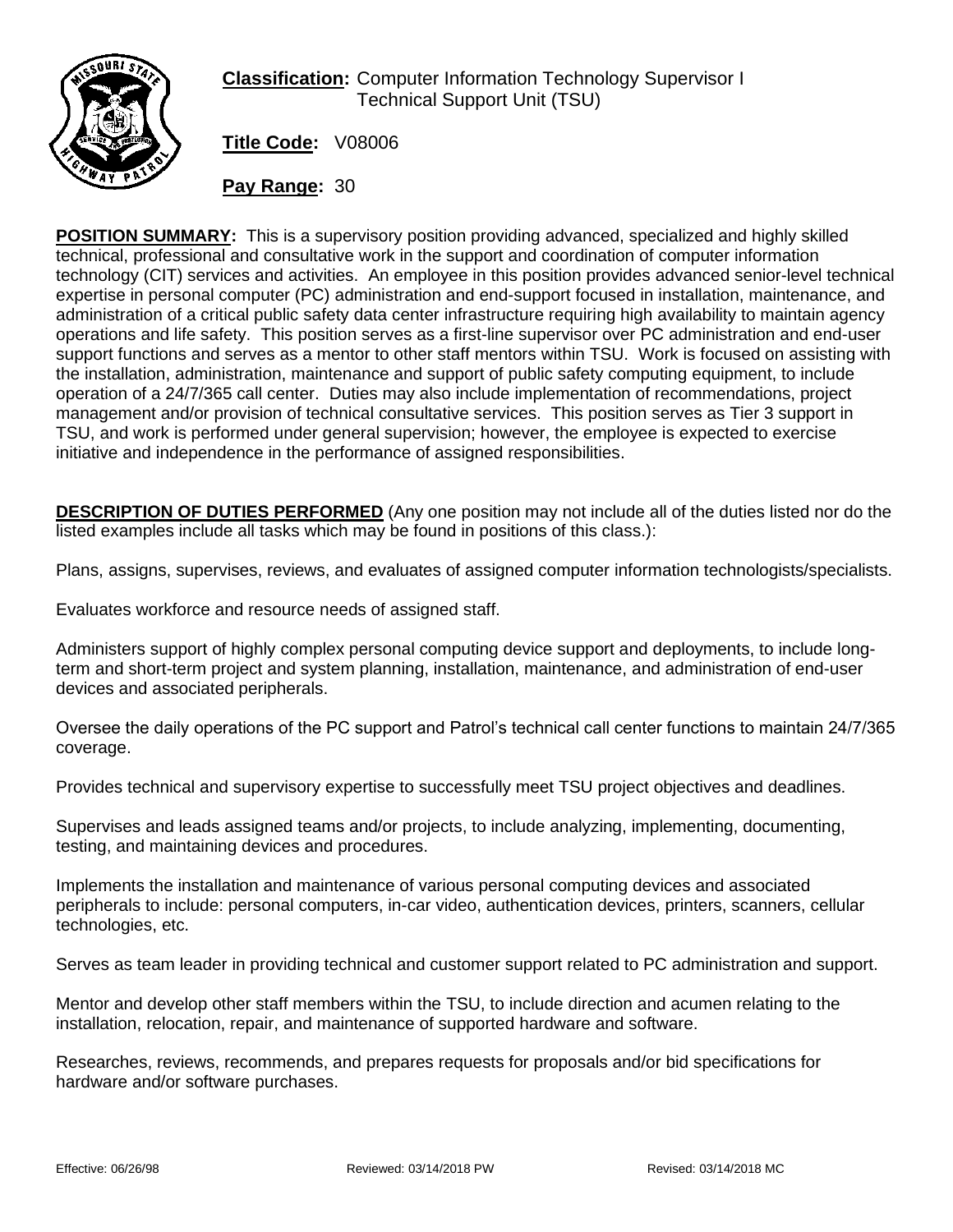## **Classification:** Computer Information Technology Supervisor I Technical Support Unit **Page 2**

Conducts in-depth (forensic) investigations regarding end-user device issues, to include overseeing and/or analyzing, designing, testing, and implementing configuration changes and patches.

Documents, reviews and updates technical support policies and procedures by reviewing, interpreting and applying industry standards.

Maintains an operational schedule in order to maintain 24/7/365 tier 1, tier 2 and tier 3 level coverage for all assigned support responsibilities.

Provide leadership necessary to motivate and grow employees while promoting a positive work-culture with a direct focus on quality of life.

Performs other related work as assigned.

**REQUIRED KNOWLEDGE, SKILLS, AND ABILITIES:** Thorough knowledge of the principles of PC administration and end-user support as well as systems analysis, design, testing and documentation.

Thorough knowledge of the general operating principles and capabilities of computer hardware and software.

Thorough knowledge of computing fundamentals, operating system configuration, and general troubleshooting.

Thorough knowledge of various operating systems and ticket tracking platforms.

Thorough knowledge of PC related standards and industry best-practices.

Thorough knowledge of PC configuration and general troubleshooting techniques.

Considerable knowledge of software reference libraries and related utility programs.

Considerable knowledge of computer security systems and procedures.

Considerable knowledge of the agency's automated information systems.

Considerable knowledge of the agency's functions and their interrelationships.

Working knowledge of the principles of cost benefit analysis.

Working knowledge of the principles of project management.

Working knowledge of the principles of disaster recovery.

Working knowledge of the procurement process.

Working knowledge of continuing trends and developments in computer hardware and software.

Working knowledge of various computer platforms.

Working knowledge of the information strategic planning process.

Working knowledge of the systems management process.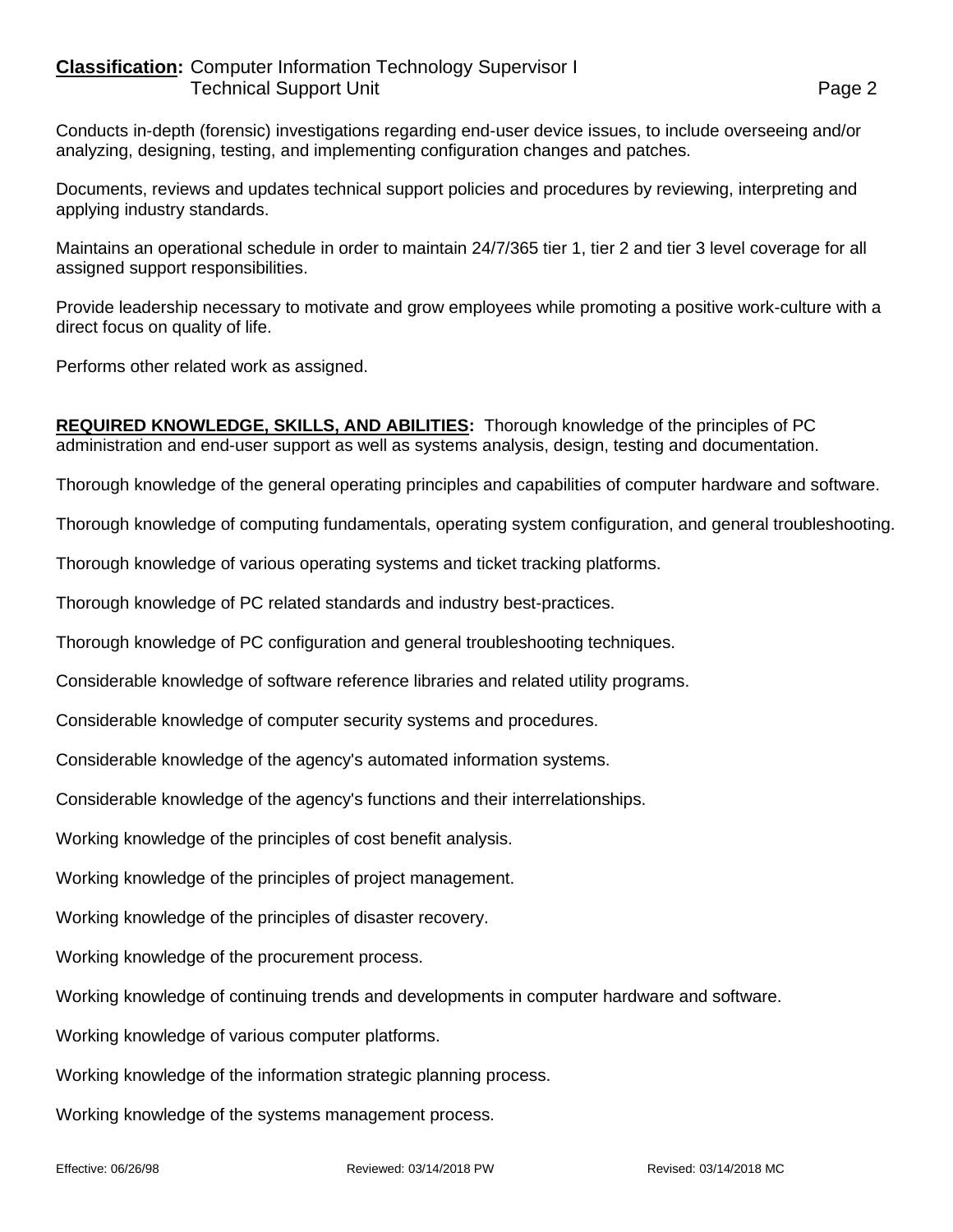## **Classification:** Computer Information Technology Supervisor I Technical Support Unit **Page 3**

Possess excellent customer service and communication skills.

Possess good organizational skills.

Possess research and analysis skills.

Possess leadership skills necessary to act as an effective leader and mentor to other unit employees.

Ability to utilize project management skills.

Ability to train and lead less experienced personnel.

Ability to create and present materials for training programs.

Ability to prepare and interpret computer program documentation.

Ability to prepare and maintain standards, policies, procedures, guidelines and technical manuals.

Ability to troubleshoot and resolve hardware and/or software problems.

Ability to operate basic office equipment as detailed in the description of duties.

Ability to handle restricted and confidential information in a professional manner and maintain the information as such.

Ability to communicate in English clearly and concisely, both orally and in writing.

Ability to establish and maintain harmonious working relations with others.

Ability to work with material that may be of a sexual nature relating to criminal activity (e.g., written material, photographs, and/or verbal language, etc.).

Ability to work hours as assigned.

**MINIMUM EXPERIENCE AND EDUCATION REQUIRED** (The following represents the minimum qualifications used to accept applicants, provided that equivalent substitution will be permitted in case of deficiencies in either experience or education.):

Possess a Bachelor's from an accredited four-year college or university with at least fifteen (15) credit hours in Computer Science, Computer Information Systems, Information Technology, or related field; AND five years of experience in the areas of information technology, such as database administration, operating system (OS) and application patching, active directory, email administration, back-up technologies and procedures, and other concepts vital to maintaining the 24x7 operation of a critical infrastructure data center.

Preference may be given to those possessing experience and/or certification(s) in Microsoft, Linux, Cloud Computing, Virtual Server administration, and related technologies.